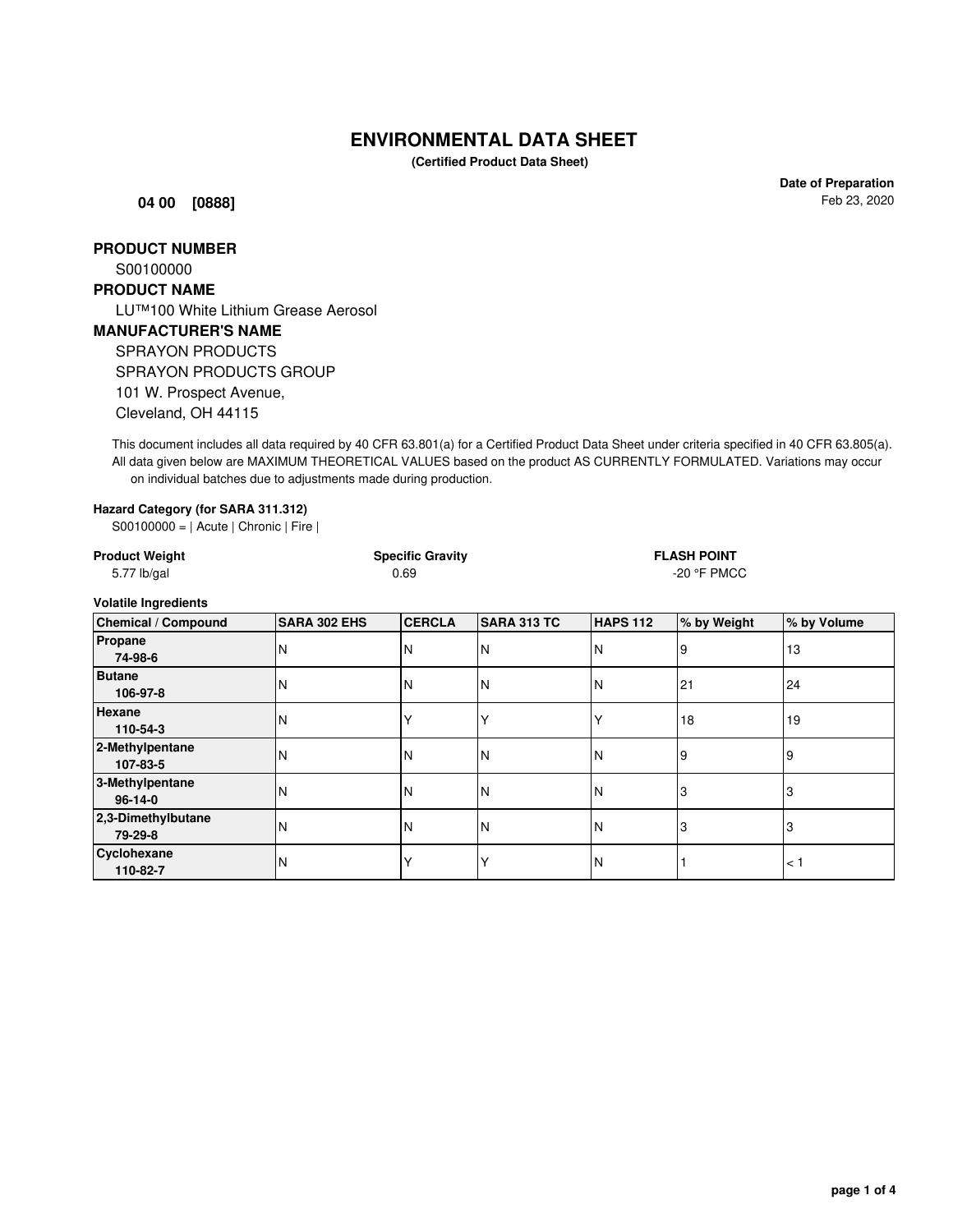# **Volatile Organic Compounds - U.S. EPA / Canada**

|                             | S00100000  |            |
|-----------------------------|------------|------------|
|                             | LB/Gal     | g/L        |
| <b>Coating Density</b>      | 5.77       | 691        |
|                             | By wt      | By vol     |
| <b>Total Volatiles</b>      | 65.0%      | 73.1%      |
| Federally exempt solvents   |            |            |
| Water                       | 0.0%       | 0.0%       |
| Organic Volatiles           | 65.0%      | 73.1%      |
| <b>Percent Non-Volatile</b> | 35.0%      | 26.9%      |
| <b>VOC Content</b>          | LB/Gal     | g/L        |
| Total                       | 3.74       | 449        |
| Less exempt solvents        | 3.74       | 449        |
| Of solids                   | 13.92      | 1669       |
| Of solids                   | 1.85 lb/lb | 1.85 kg/kg |
|                             | By wt      |            |
| By wt LVP-VOC               | 65.0%      |            |

Maximum Incremental Reactivity (MIR) (per US EPA Aerosol Ctg Rule, MIR Values 2009) **0.81**

### **Volatile Organic Compounds - California**

|                        | S00100000  |            |
|------------------------|------------|------------|
|                        | LB/Gal     | q/L        |
| <b>Coating Density</b> | 5.77       | 691        |
|                        | By wt      | By vol     |
| <b>Total Volatiles</b> | 65.0%      | 73.1%      |
| Exempt solvents        |            |            |
| Water                  | 0.0%       | $0.0\%$    |
| Organic Volatiles      | 65.0%      | 73.1%      |
| Percent Non-Volatile   | 35.0%      | 26.9%      |
| <b>VOC Content</b>     | LB/Gal     | g/L        |
| Total                  | 3.74       | 449        |
| Less exempt solvents   | 3.74       | 449        |
| Of solids              | 13.92      | 1669       |
| Of solids              | 1.85 lb/lb | 1.85 kg/kg |
|                        | By wt      |            |
| By wt LVP-VOC          | 65.0%      |            |

Maximum Incremental Reactivity (MIR) (per California Air Resources Board Aerosol Products Regulation, MIR Values 2010) **0.72**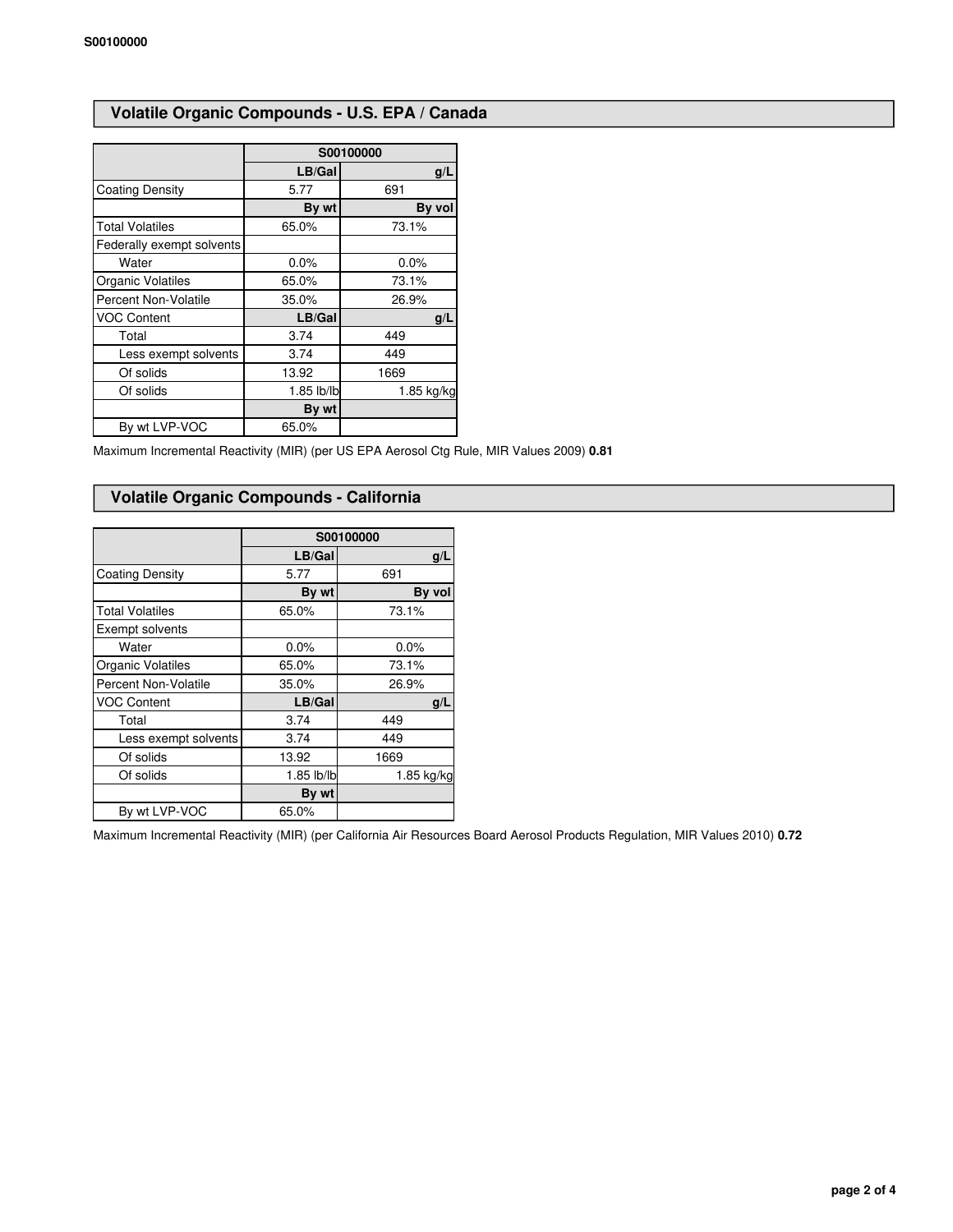# **Volatile Organic Compounds - South Coast Air Quality Management District, California, US**

|                             | S00100000  |            |  |
|-----------------------------|------------|------------|--|
|                             | LB/Gal     | g/L        |  |
| <b>Coating Density</b>      | 5.77       | 691        |  |
|                             | By wt      | By vol     |  |
| <b>Total Volatiles</b>      | 65.0%      | 73.1%      |  |
| Exempt solvents             |            |            |  |
| Water                       | 0.0%       | 0.0%       |  |
| Organic Volatiles           | 65.0%      | 73.1%      |  |
| <b>Percent Non-Volatile</b> | 35.0%      | 26.9%      |  |
| <b>VOC Content</b>          | LB/Gal     | q/L        |  |
| Total                       | 3.74       | 449        |  |
| Less exempt solvents        | 3.74       | 449        |  |
| Of solids                   | 13.92      | 1669       |  |
| Of solids                   | 1.85 lb/lb | 1.85 kg/kg |  |

## **Volatile Organic Compounds - EU Directive 2004/42/EC**

|                        | S00100000 |        |
|------------------------|-----------|--------|
|                        | By wt     | By vol |
| <b>Total Volatiles</b> | 65.0%     | 73.1%  |
| <b>VOC Content</b>     | LB/Gal    |        |
| Total                  | 3.74      | 449    |

## **Volatile Organic Compounds - EU Directive 2010/75/EU**

|                    | S00100000 |        |  |
|--------------------|-----------|--------|--|
|                    | By wt     | By vol |  |
| Total Volatiles    | 65.0%     | 73.1%  |  |
| <b>VOC Content</b> | LB/Gal    | g/l    |  |
| Total              | 3.74      | 449    |  |

### **Volatile Organic Compounds - Mexico**

|                        | S00100000  |            |  |
|------------------------|------------|------------|--|
|                        | LB/Gal     | g/L        |  |
| <b>Coating Density</b> | 5.77       | 691        |  |
|                        | By wt      | By vol     |  |
| <b>Total Volatiles</b> | 65.0%      | 73.1%      |  |
| Exempt solvents        |            |            |  |
| Water                  | 0.0%       | 0.0%       |  |
| Organic Volatiles      | 65.0%      | 73.1%      |  |
| Percent Non-Volatile   | 35.0%      | 26.9%      |  |
| <b>VOC Content</b>     | LB/Gal     | g/L        |  |
| Total                  | 3.74       | 449        |  |
| Less exempt solvents   | 3.74       | 449        |  |
| Of solids              | 13.92      | 1669       |  |
| Of solids              | 1.85 lb/lb | 1.85 kg/kg |  |